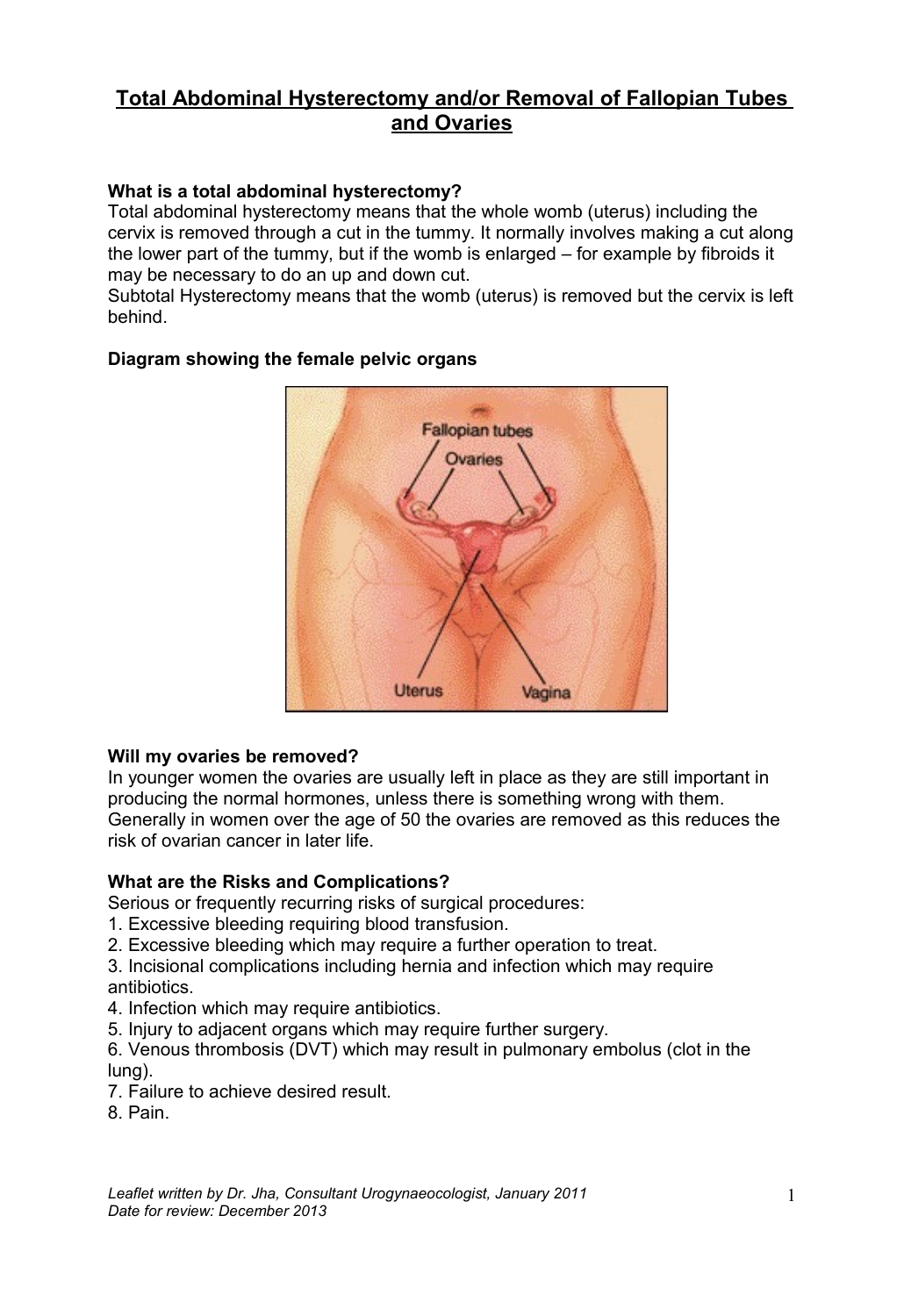## **Following Admission**

On arrival you will be greeted by a member of the nursing staff who answer any questions you may have. You will see Dr Jha and your anaesthetist before your operation and have the chance to discuss any worries you may have with them.

On the day of your operation you will be given a pair of anti-embolism stockings to wear and you will be asked to wear these until you go home. You will also be given an injection of heparin in your arm every day. This is to slightly thin the blood. After all major surgery there is an increased risk of a blood clot developing in your leg (deep vein thrombosis).

You may need to have suppositories to empty the bowel before your operation. One of the nurses on the ward will discuss this with you when you are admitted. A nurse from the ward will come to theatre with you and collect you following the operation

## **After the operation**

• When you wake up you will be in the recovery area in theatre in your bed. A nurse will be with you.

• You will have an oxygen mask in place; this will help you with your breathing and recovery.

• A drip (intravenous infusion) will be in place. This is to enable us to give you any drugs that you may need such as antibiotics and to stop you from becoming dehydrated by giving you fluids.

• A catheter will be in your bladder to drain your urine. This is removed when you have recovered well enough to have it taken out, usually the following day.

• Occasionally a tube called a drain is left coming out of the tummy to drain off any trickle of blood from inside. This reduces bruising internally after the operation.

## **Will I have any pain?**

This is unlikely as adequate and strong analgesia is provided after the operation. There are different ways of treating pain after your surgery. This will be discussed with you by your anaesthetist.

## **Will there be any bleeding?**

After your operation you may have light vaginal bleeding for up to 3 weeks. This is normal and should get less with time. If, however, the bleeding becomes heavy, please contact either the hospital or your GP for reassurance.

#### **When can I go home?**

The stitches in your wound are usually removed 5 days following your operation. You will be discharged when you are well enough to go home. This is usually 5 days following your operation.

## **When can I return to work?**

You will require time off work following your operation. This will be at least 6 weeks but may be upto 12 weeks.

A sick note can be given before you go home. Please ask if you need one.

#### **When will I be able to drive?**

Before driving a car you should feel capable of doing an emergency stop. After about three weeks try sitting in the car and depressing the pedals quickly – if it pulls your